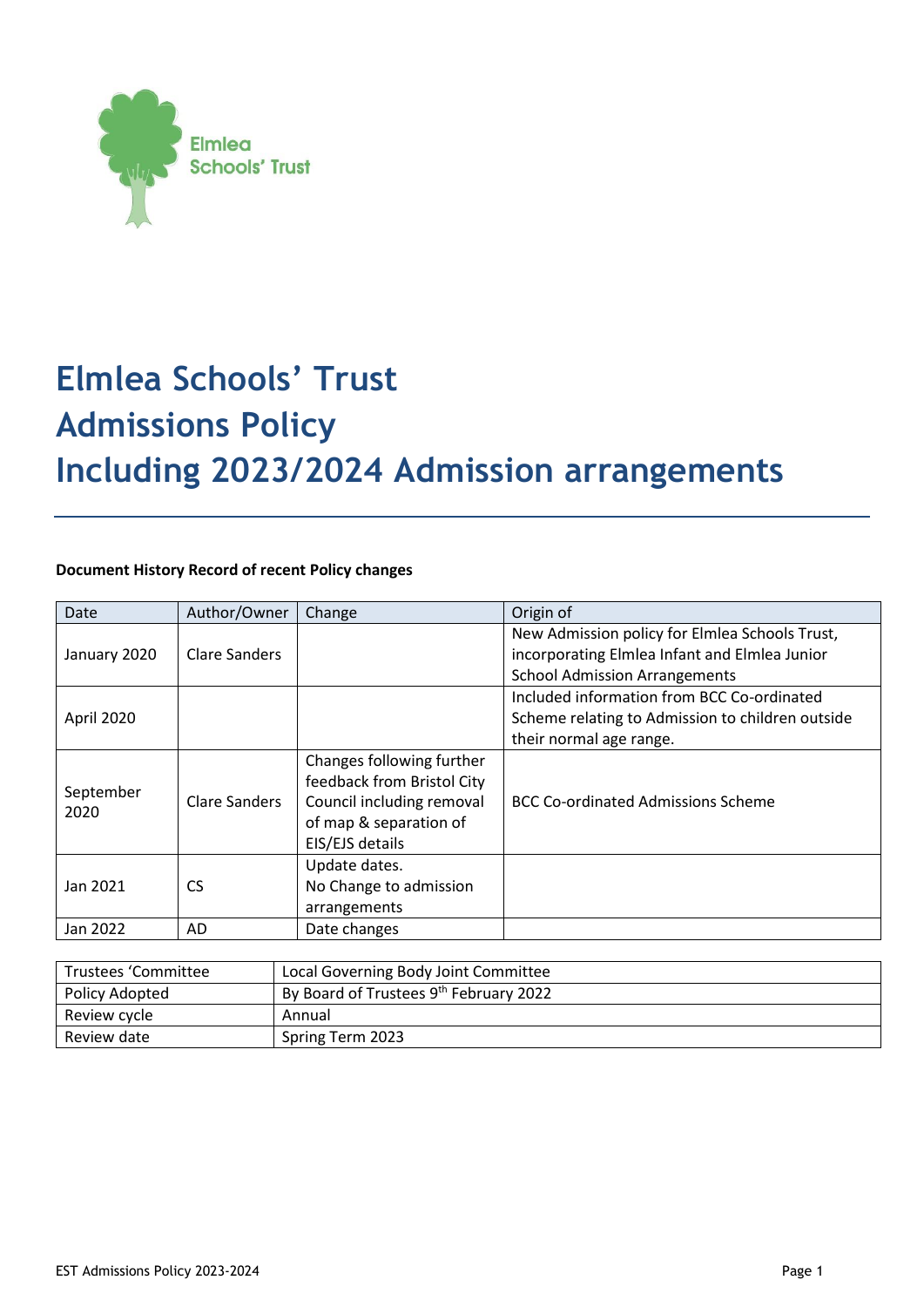## **ADMISSIONS POLICY**

Elmlea Schools' Multi Academy Trust is the Admissions Authority for all Academy Schools within the Multi Academy Trust.

The Published Admissions Numbers (PAN) for Elmlea Infant School is 90 places in Reception Year (Year R), leading to a total number of 270 places across Years R to 2 when at full capacity.

The Published Admissions Numbers (PAN) for Elmlea Junior School is 90 places in Year 3, leading to a total number of 360 places across Years 3 to 6 when at full capacity.

Any changes to the PAN requested by a relevant Local Authority or a Local Governing Body will be decided by the Board of Trustees of Elmlea Schools' Trust.

The Elmlea Schools' Trust adopts the Priority/Catchment Area as defined and published by Bristol City Council.

Oversubscription criteria for each of the schools within the Elmlea Schools Trust is approved by the Board of Trustees.

In compliance with the Funding Agreements in place between the Elmlea Schools' Trust and the Secretary of State for the Department for Education, Elmlea Schools' Trust will co-operate with the relevant Local Authorities on the co-ordination of admissions.

In the event of an application for In Year Admissions, the application will be determined by the Local Governing Body Admissions Panel of the School to which the application applies.

All Local Governing Bodies within the Elmlea Schools' Trust must comply with the In-Year Fair Access Protocol of the Local Authority.

The Elmlea Schools' Trust Admissions Policy is to be read in conjunction with [School Admissions Code 2021](https://assets.publishing.service.gov.uk/government/uploads/system/uploads/attachment_data/file/1001050/School_admissions_code_2021.pdf)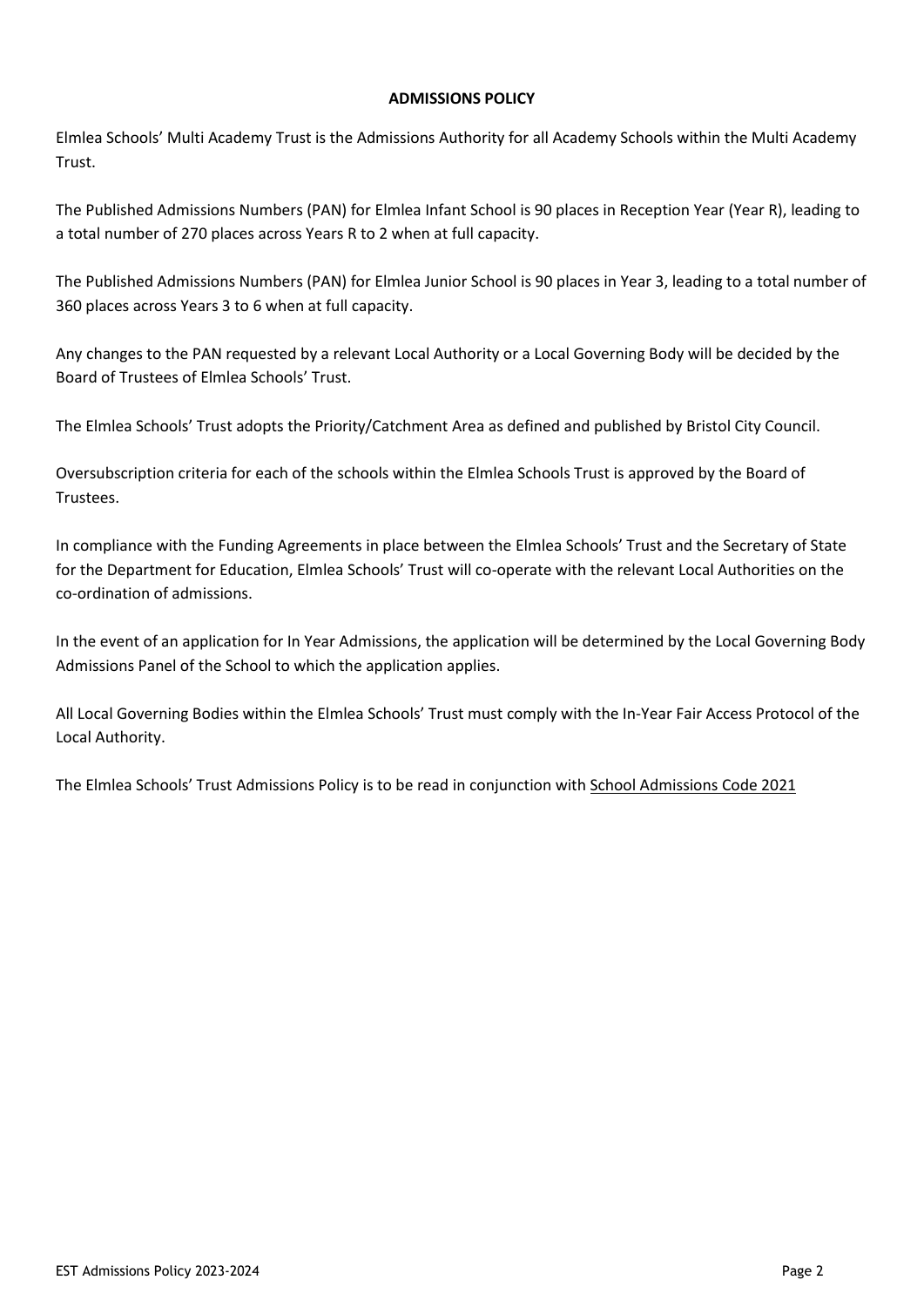# **Elmlea Schools' Trust**

Elmlea Schools' Trust is the Admissions Authority for Elmlea Infant School and Elmlea Junior School.

### **ELMLEA INFANT SCHOOL**

### **Admission Arrangements for 2023/2024 school year for first admission to Reception year in Bristol**

All Local Authorities in England are required to have co-ordinated arrangements for admission to Reception in primary schools.

Reception Year Admissions for Elmlea Infant School are administered by Bristol Local Authority Admissions Service. Parents of children resident in Bristol apply to Bristol City Council on the common application form regardless of where the schools applied for are situated.

Bristol City Council co-ordinates applications for schools in Bristol including Elmlea Infant School.

All Bristol resident children will receive a single offer of a school place that will be sent by Bristol City Council on the relevant National Offer Day.

The Published Admissions Number (PAN) for Elmlea Infant School for Reception is 90.

Where there are more applications than places available at Elmlea Infant School, allocations will be made in the order of priority.

Initial allocations will only involve those applications received by the published closing date and accepted as 'on time'.

Priority is not given to first preferences. We aim to meet the highest preference possible for every applicant by Bristol City Council Admissions Service applying the published oversubscription criteria equally to all applications for the school.

# **1. Children in Care or children who were previously in Care but immediately after being in Care became subject to an adoption, child arrangement order, or special guardianship order.**

Children in care are children who are in the care of a local authority or provided with accommodation by that authority in accordance with section 22 of the Children Act 1989.

In certain circumstances, a Child in Public Care may be admitted to a school even though the school is fully subscribed in the relevant year group.

#### **2. Siblings**

Where there are siblings in attendance at Elmlea Infant or Elmlea Junior School and who will still be on roll in the year of entry.

#### **3. Geography**

Children living closest to the school as measured in a direct line from the home address to the school, with priority being given to those who live nearest to the school in a direct line as the crow flies.

Home to school distances will be measured in a direct line from a point on the home address as held by the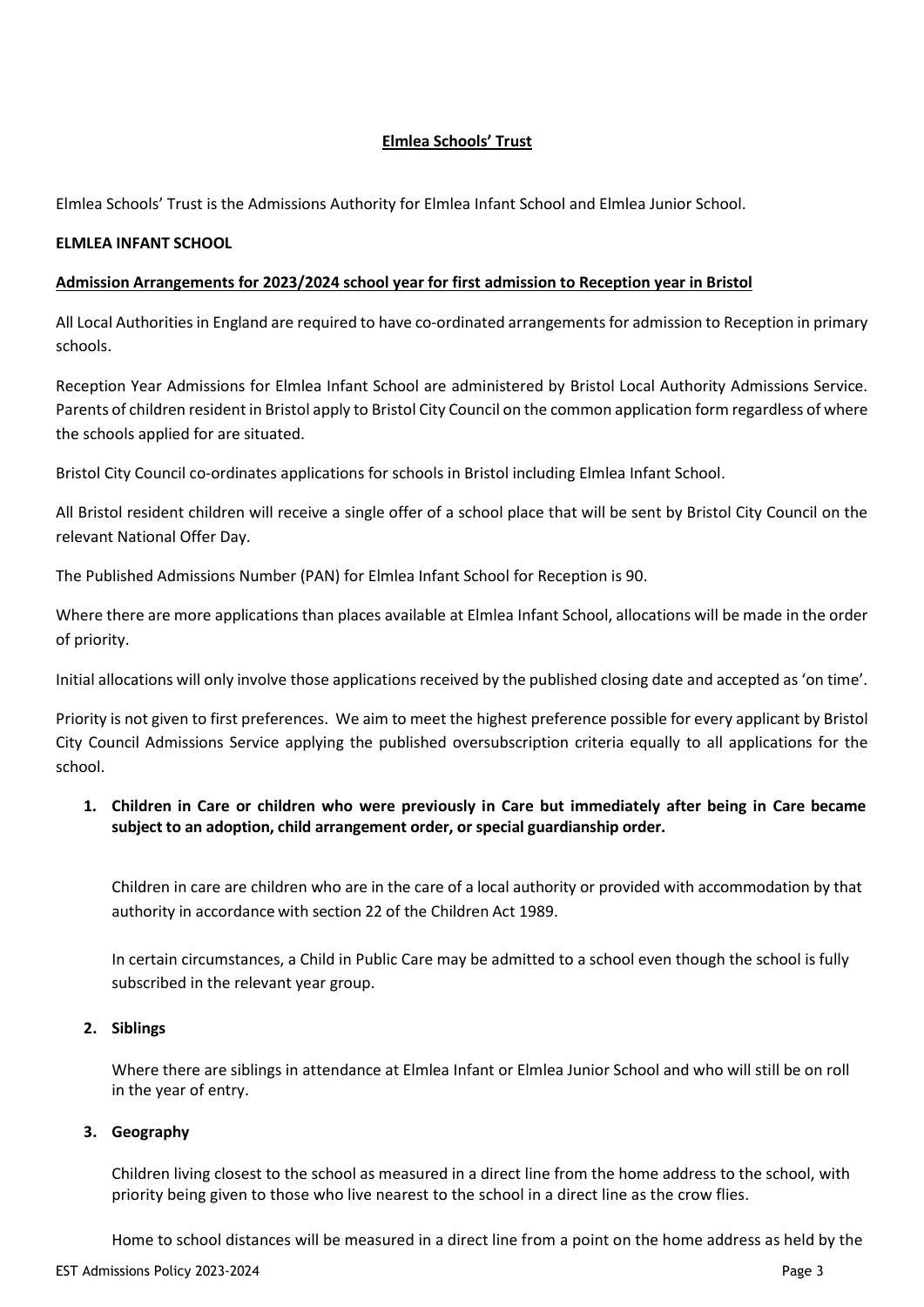Local Authority, defined in the Local Land and Property Gazetteer, to a point within the main school building using the Local Authorities computerised mapping system.

The home address is where the child spends the majority of the time and is living with the person who has parental responsibility and is the main 'carer' as defined in section 576 of the Education Act 1996. If a child regularly lives at more than one address the LA will have to reach a conclusion about which should be counted as the main address when allocating places. This will normally be the address where the child Benefit is paid and where the child is registered with a doctor.

Documentary evidence of current address or new address if applicable may be requested.

# **Deferred admission for entry into a Reception class**

Depending on their child's date of birth, places may be deferred until the start of term 3 or 5 but not later than the term following the child's fifth birthday and cannot be deferred until the start of the following academic year.

If parents wish to defer their child's admission and the term following their fifth birthday would be September 2023, parents will need to notify the school, where a place has been offered, of their intentions to do so. Parents will need to put this in writing to the school and their child's place at the school will be withdrawn and may be offered to another child. It is then the parent's responsibility to apply for a school place in year 1, with their chronological cohort. Please be aware that year groups at Elmlea Infant School are usually full and a place cannot be guaranteed in Year 1 as a matter of course.

Parents should make any request to the school for a deferment once they have received an offer of a school place. The school place will be held for that child and will not be available to be offered to another child.

# **Admission of children outside their normal age group**

All parents and carers may seek a place for their child outside of their normal age group.

In addition, the parents and carers of a summer born child (children born between **1 April** and **31 August**) may choose not to send their child to school until the September following their fifth birthday and may request that they are admitted to reception rather than year 1.

Where Parents and carers wish to make an application for a place outside of their normal age group an application must be made by **15 January 2023**, together with written reasons for wishing to delay admission. Parents and carers will receive the response to their request before primary national offer day of **17 April 2023**.

Decisions are made on an individual basis, in the best interests of the child. When making the decision the admission authority will take account the views of; parents, professionals (E.g. medical) and Head Teacher at the requested school together with information concerning academic, social and emotional development.

If the request is agreed, the application for the normal age group may be withdrawn before a place is offered. The parents or carers must make a new application as part of the main admissions round the following year by the closing of **15 January 2024**.

If the request is refused, the parents or carers must decide whether to accept the offer of a place for the normal age group, or to refuse it and make an in-year application for admission to Year 1 for the September following the child's fifth birthday.

The statutory right of appeal does not apply if a place is offered at the preferred school but not in the preferred age group.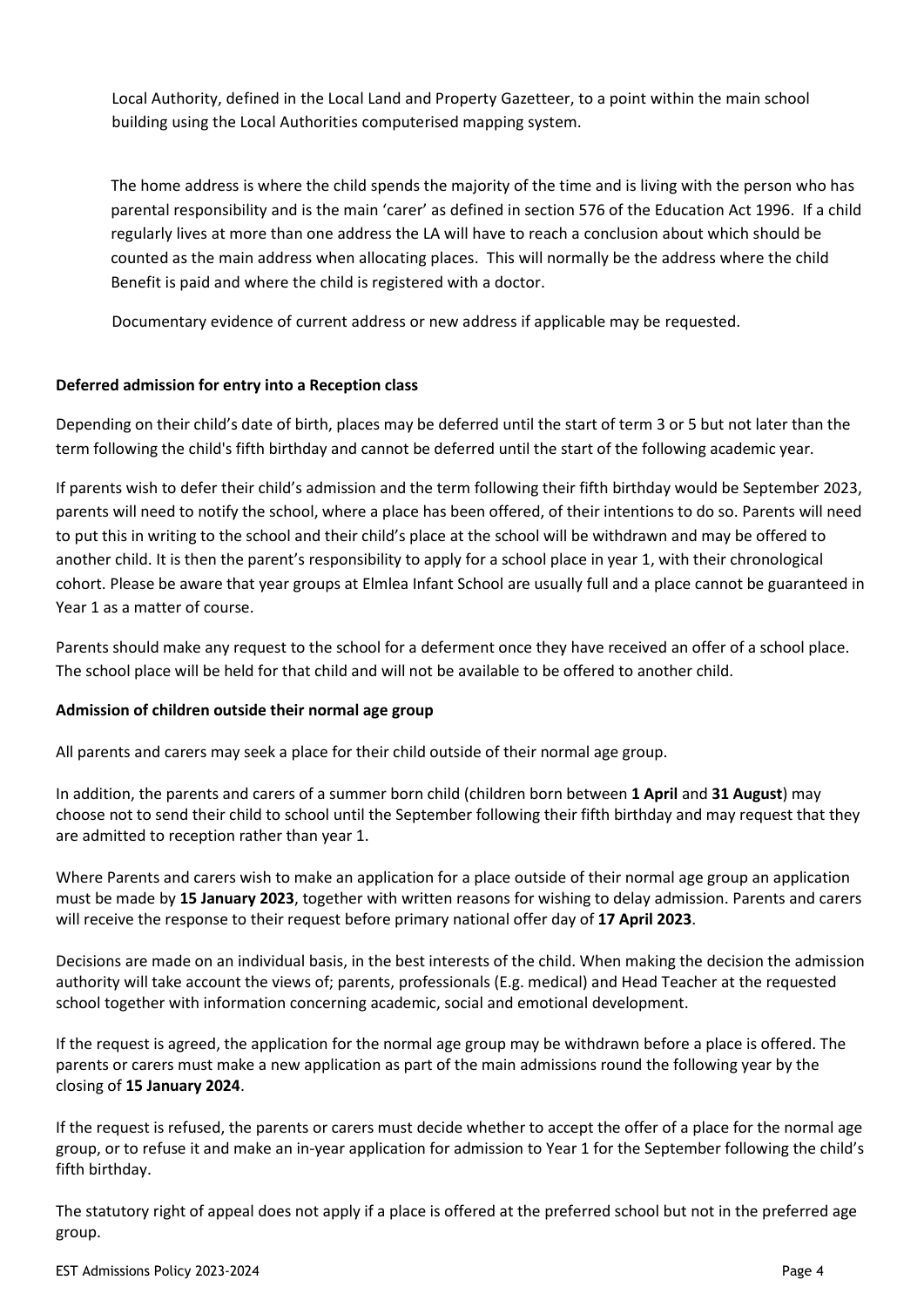Parents and carers should consider whether to request admission out of the normal year group at all their preference schools rather than just their first preference school as one admission authority cannot be required to honour a decision made by another on admission out of the normal age group.

Parents should be aware that a school might become full in the Reception age group with pupils whose parent applies for a place during the 2023-24 school year. There may be no places available in a preferred school for those who defer their child's admission until Year 1. These parents will need to apply for a Year 1 school place for their child at the relevant time.

#### **ELMLEA JUNOR SCHOOL**

#### **Admission Arrangements for 2023/2024 school year for YEAR 3 admission**

The Published Admissions Number (PAN) for Elmlea Junior School for Year 3 is 90.

## **Oversubscription Criteria**

Priority is not given to first preferences. We aim to meet the highest preference possible for every applicant by Bristol City Council Admissions Service applying the published oversubscription criteria equally to all applications for the school.

In the event that Elmlea Junior School is oversubscribed, then the following oversubscription criteria will be used when allocating places:

# **Elmlea Infant School to Elmlea Junior School Transfer**

The two schools have an equal admission number of 90. Year 2 children attending Elmlea Infant School in the summer term are offered a Year 3 place at the Junior School automatically. Year 2 parents are contacted by Elmlea Junior School to confirm acceptance of their places.

# **1. Children in Care or children who were previously in Care but immediately after being in Care became subject to an adoption, child arrangement order, or special guardianship order.**

Children in care are children who are in the care of a local authority or provided with accommodation by that authority in accordance with section 22 of the Children Act 1989.

In certain circumstances, a Child in Public Care may be admitted to a school even though the school is fully subscribed in the relevant year group.

#### **2. Siblings**

Where there are siblings in attendance at Elmlea Infant or Elmlea Junior School and who will still be on roll in the year of entry.

#### **3. Geography**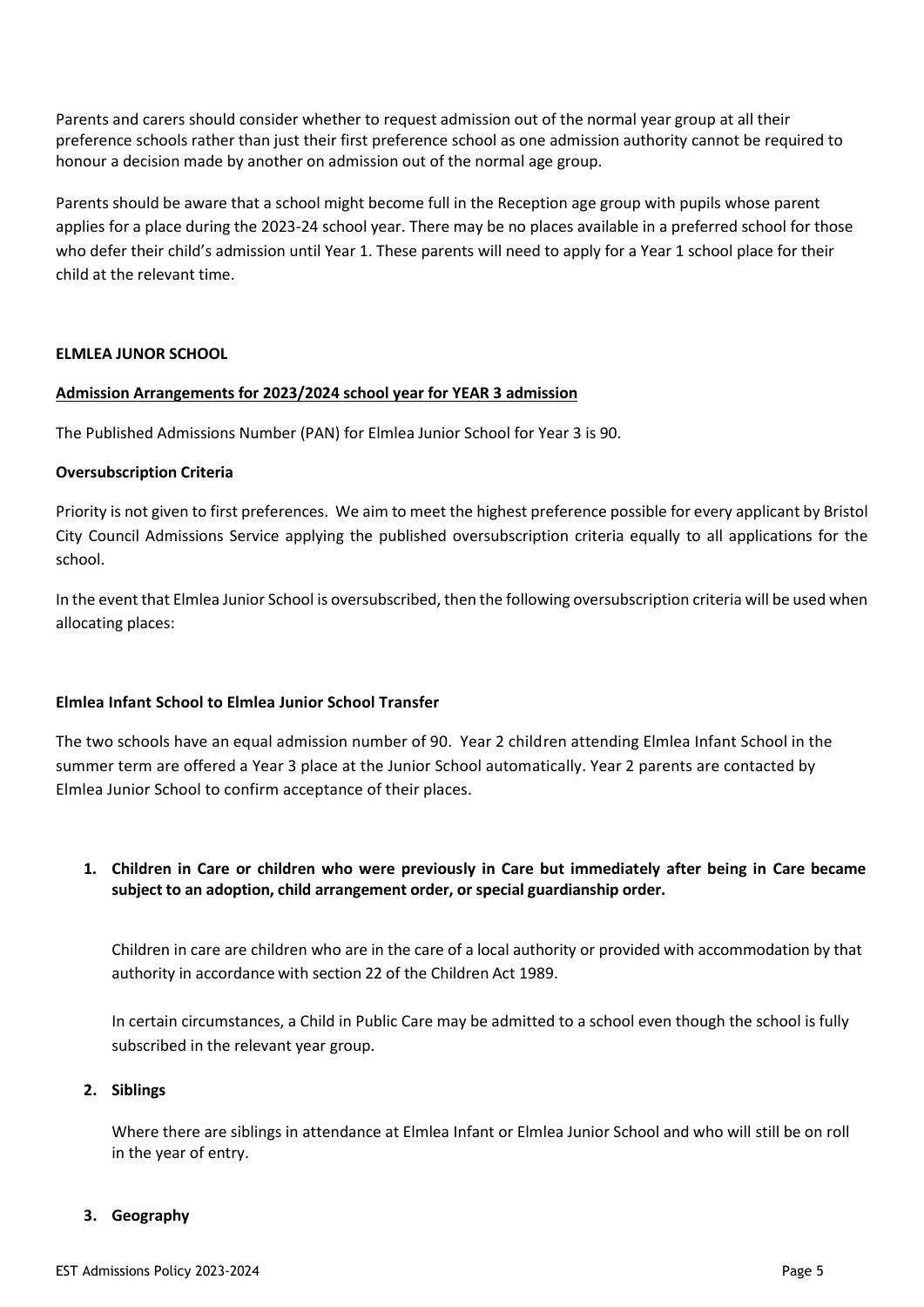Children living closest to the school as measured in a direct line from the home address to the school, with priority being given to those who live nearest to the school in a direct line as the crow flies.

Home to school distances will be measured in a direct line from a point on the home address as held by the Local Authority, defined in the Local Land and Property Gazetteer, to a point within the main school building using the Local Authority's computerised mapping system.

The home address is where the child spends the majority of the time and is living with the person who has parental responsibility and is the main 'carer' as defined in section 576 of the Education Act 1996. If a child regularly lives at more than one address the LA will have to reach a conclusion about which should be counted as the main address when allocating places. This will normally be the address where the child Benefit is paid and where the child is registered with a doctor.

Documentary evidence of current address or new address if applicable may be requested.

#### **Elmlea Infant and Junior School**

#### **In-Year Admissions**

Vacancies may occur for any year group at any time. Applicants should contact the school for details and complete the school's application form.

If the school has places within the relevant year group, a place will be offered, and admission will be arranged between the school and the applicant. It is expected that the applicant will have informed their child's current school prior to making an application. In the best interests of the child, the Head teacher will contact the current school to support transition.

If a place is unavailable for the relevant year group, the school will add the new application to its waiting list of all applicants seeking a place. All applications will be ranked in line with the school's over-subscription criteria and allocations will be made in accordance with it.

Priority will not be given on the basis simply of the date an application was added to the list.

Children who are the subject of a direction by the Local Council to admit or who are allocated a school in accordance with a Fair Access Protocol for school places will take precedence over those on the waiting list.

#### **Waiting List**

Where Elmlea Infant / Elmlea Junior School has been oversubscribed in the normal admissions round and places have been refused to some applicants, a waiting list will be maintained for any vacancies which subsequently occur in either school.

The waiting list will be prioritised according to the admission criteria and not by reference to the date of joining the waiting list.

A waiting list for places are maintained and reviewed annually. Parents will be contacted with regards to their wishes to remain on the list for a further 12-month period.

#### **Admissions of children outside their normal chronological year group (delayed or accelerated entry)**

Applications for delayed or accelerated entry in cases where parents would like their child to be admitted to a year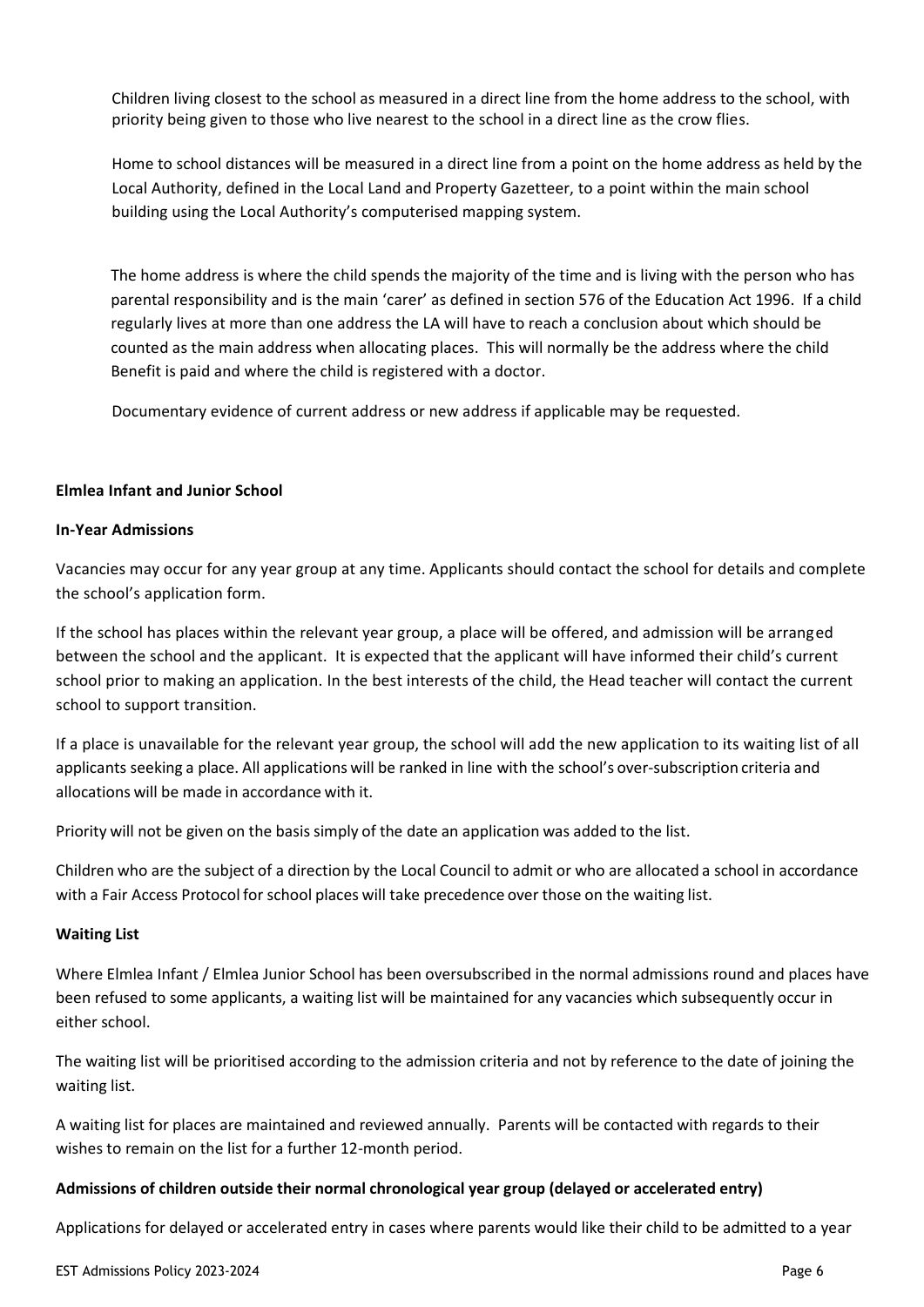group that is not the chronological age year group, will be considered. Elmlea Schools' Trust is the admissions authority for the schools and will make the final decision.

In addition, parents of summer born children (born on or between 1 April and 31 August) can request to admit their child into the Reception year, one year after they would normally enter the school. The admissions authority for the school will make the final decision.

Decisions will be made on the basis of the circumstances of each case and in the best interests of the child. This will include taking account:

- $\Box$  the parent's views;
- $\Box$  information about the child's academic, social and emotional development;
- $\Box$  where relevant, their medical history and the views of a medical professional;
- $\Box$  whether they have previously been educated out of their normal age group;
- $\Box$  whether they may naturally have fallen into a lower age group if it were not for being born prematurely.

The admissions authority must also take into account the views of the head teacher.

Parents will need to write to the school to request that their child starts a year later or earlier than their chronological age. Parents will need to give reasons for the request and details of the child's particular needs. Any reports or evidence to support your request should also be enclosed.

For reception and junior intake applications, it is advised that an on time application is submitted for the correct chronological year group. If the delay/accelerated request is agreed, the on-time application can be withdrawn, and a new application should be made the following year. If the request is not agreed, and the child stays in their chronological age group, the on-time application can still be processed. If a request is not agreed and the child does not have an on-time application, then a late application would need to be submitted.

Where the admission authority agrees to a parent's request for their child to be admitted out of their normal age group the parent must apply according to the timescales of the agreed admission cohort. The application will be processed as part of the main admissions round (including applying the oversubscription criteria where applicable), unless the parental request is made too late for this to be possible. Parents have a statutory right to appeal against the refusal of a place at a school for which they have applied and been refused. This right does not apply if they are offered a place at the school, but it is not in their preferred age group.

When informing a parent of their decision on the year group the child should be admitted to, the admission authority must set out clearly the reasons for their decision.

# **Appeals**

When an offer of a place is made, the reasons for the decision will be set out, together with details of how the parent/carer can lodge an appeal against the decision by the deadline for doing so. The local governing body must establish an independent appeals panel to hear the appeal. The panel will decide whether to uphold or dismiss the appeal. Where a panel upholds the appeal, the school is required to admit the child.

The arrangements for appeals will be in line with the Code of Practice on School Admission Appeals.

Parents will normally have 20 school days after notification of a place not being offered to lodge an appeal.

Parents/carers wishing to appeal against an admission appeal should send a completed appeal form to the address detailed on the offer letter. Other documents may be submitted in support of an appeal and should be lodged not less than 5 school days before the appeal hearing.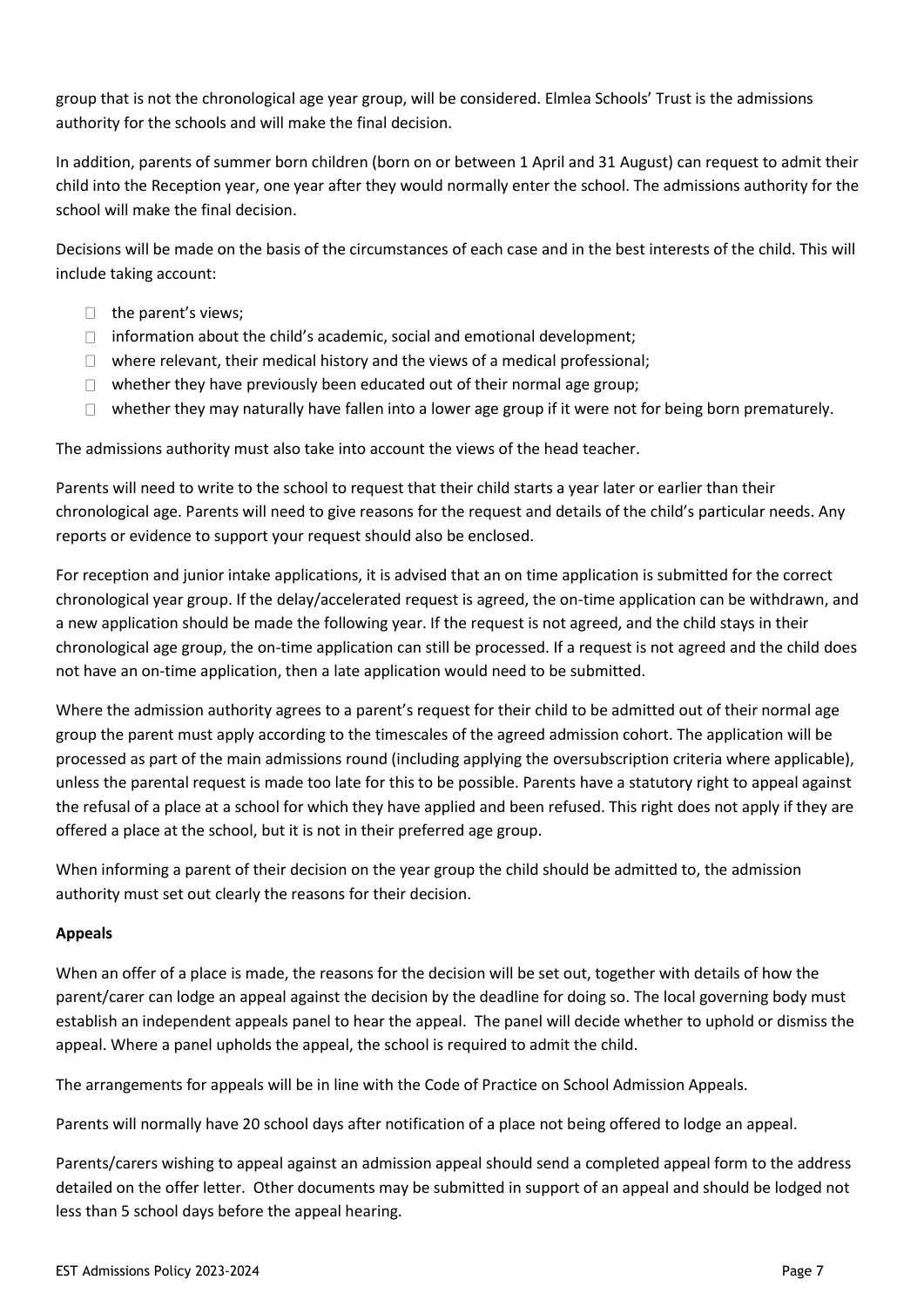Parents/carers will be given 10 school days' notice of the appeal hearing, unless they agree to a shorter period of notice.

The decision of the Appeal Panel will be communicated in writing as soon as possible after the hearing has been concluded and within 5 school days. In the case of unsuccessful appeals the Appeal Panel will give the parents/carers their reasons for not upholding the appeal.

## **Definitions**

### **SIBLINGS**

Sibling is defined in these arrangements as children who live permanently in the same household AND who are brother or sister, half brother or sister, step brother or sister, adopted and fostered brother or sister or a child of the parent or carer's partner where the child for whom a place is being sought is living in the same family unit at the same address.

Pupils will not be considered as a sibling link where children who have left the school in the year of entry. For example, children applying for a Reception place at Elmlea Infant School, where the older sibling is in Year 6 at Elmlea Junior School and will no longer be in primary education for the following September.

#### **Home address**

The child's permanent home address, where he or she resides with a person with parental responsibility, or with a parent (as defined in Section 576 of the Education Act 1996).

If a child regularly lives at more than one address the admissions authority will have to reach a conclusion about which address should be counted as the main address when allocating school places. This will normally be the address where the Child Benefit is paid and where the child is registered with a doctor.

Where parents of a child do not live together and the child lives for part of the week with one parent and part with the other, the child's address for school admission purposes is deemed to be the address where s/he normally spends the most nights in a week and from which s/he normally comes to school.

Documentary evidence may be required to confirm a child's home address.

Where a school place is allocated on the basis of an address which is subsequently found to be different from the address where the child ordinarily resides, that place may be withdrawn.

Short-term house moves purely to secure a school place may be considered fraudulent or intentionally misleading and in such circumstances the place may be withdrawn.

Where a child's address changes after National Offer Day, Bristol City Council (Reception admissions) / Elmlea Junior School (Y3 admissions) may request an explanation for the house move and documentary evidence that the child is resident at the new property. The Admission Service operates a thorough and robust address checking process.

#### **Home to school distance**

Home to school distance will be measured in a direct line from a point on the home address as held by the Local Authority to a point within the school building using the Local Authority's computerised mapping system.

#### **Tie-breaks**

Where there are more applications than there are places remaining within a particular category, the direct distance from home to school will be used as a tie-break. When the further distance to qualify for a place relates to a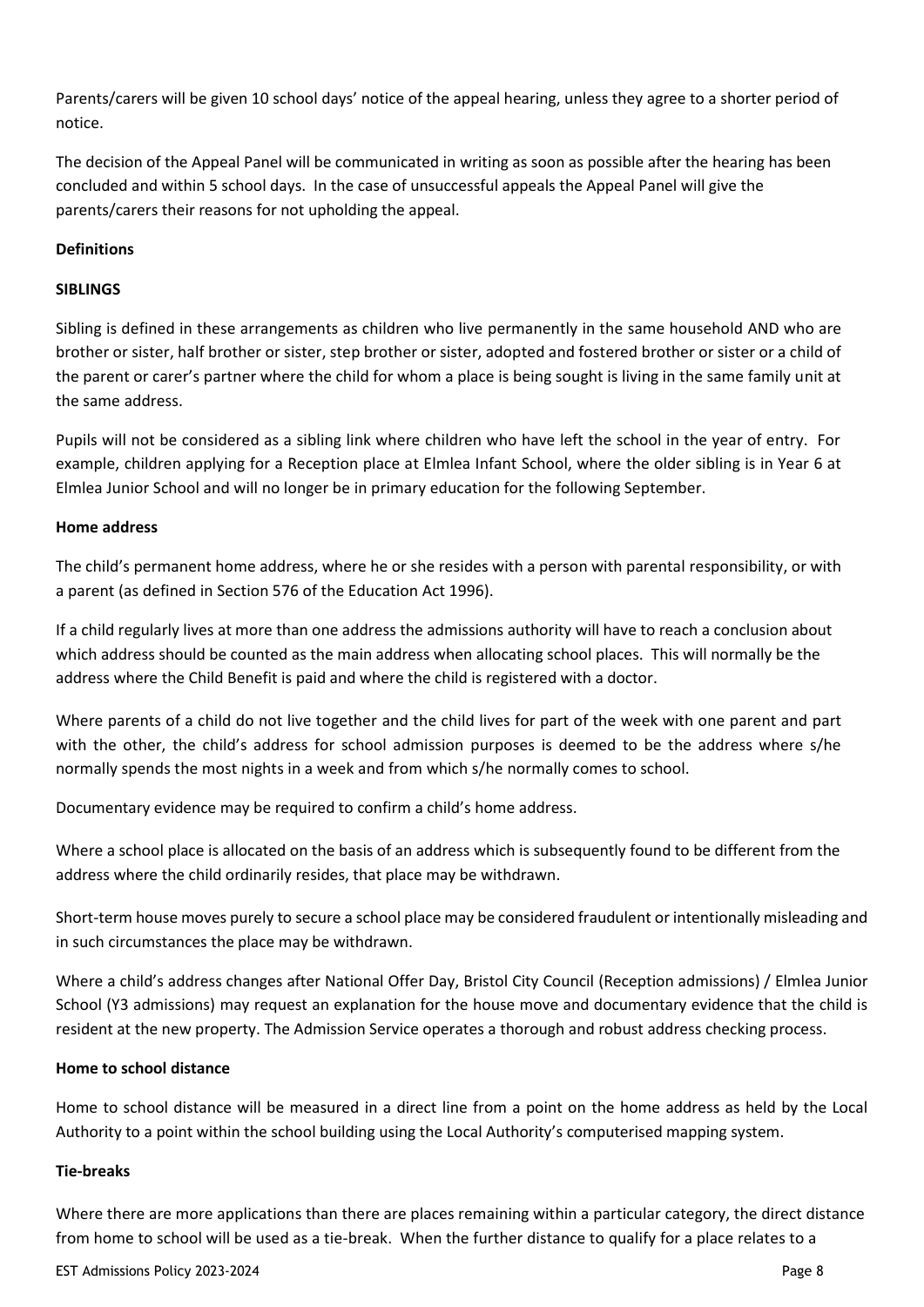household containing two or more children for whom application are made (e.g. twins, triplets etc.), the remaining child will also be offered a place above the PAN, if necessary. This would also apply to a brother or sister born in the same academic year.

Where two or more children live in a flat or other multi-home dwelling and it is not possible to determining which applicant lives closest to the school as measures in a direct line from building to school; the available place(s) will be allocated by drawing lots. Any offer of a place determined by random allocation will be independently verified.

Time of admission relates to the time the applicant would start at the school – not the time of application or offer.

## **Education, Health and Care Plan**

Children with Education Health and Care Plan (EHCP) follow the transfer arrangements set out in the Code of Practice and associated regulations and are not subject to general admissions arrangements.

There is also an expectation that the child and applicant will be resident at the address used to allocate a place on a long-term basis, and until at least the start of the autumn term in relation to the coordinated admissions process.

## F**urther Information**

Full Details of Elmlea Schools Trust's Admission Arrangements are available from the schools and Bristol City Council, Admissions Service

| Elmlea Infant School                    | Elmlea Junior School              |
|-----------------------------------------|-----------------------------------|
| Elmlea Avenue                           | The Dell                          |
| Westbury on Trym                        | Westbury on Trym                  |
| Bristol BS9 3UU                         | <b>Bristol BS9 3UF</b>            |
|                                         |                                   |
| T: 0117 377 2352                        | T: 0117 377 2266                  |
|                                         |                                   |
| email info@elmleaschoolstrust.com       | email info@elmleaschoolstrust.com |
| For Reception Admissions only:          |                                   |
|                                         |                                   |
| School admissions                       |                                   |
| <b>Bristol City Council (City Hall)</b> |                                   |
| PO Box 3399                             |                                   |
| Bristol, BS1 9NE                        |                                   |
|                                         |                                   |
| Email: school.admissions@bristol.gov.uk |                                   |
| Tel: 0117 903 7694                      |                                   |
| Website: www.bristol.gov.uk/admissions  |                                   |
|                                         |                                   |

#### **Admissions Timetable**

\*National Offer Day is on the date specified or the next working day where the specified date is a weekend or bank holiday.

|                                                                 | Admissions in September 2023                  |
|-----------------------------------------------------------------|-----------------------------------------------|
|                                                                 | (Some dates yet to be confirmed by BCC)       |
| Consultation period for changes to the Admissions Policy        | 6 weeks between 1 October 2021 and 31 January |
|                                                                 | 2022                                          |
| The EST must determine admission arrangements by                | 28 February 2022                              |
| The EST must publish the appeals timetable by                   | 28 February 2022                              |
| The EST must notify the LA of the arrangements and publish them | 15 March 2022                                 |